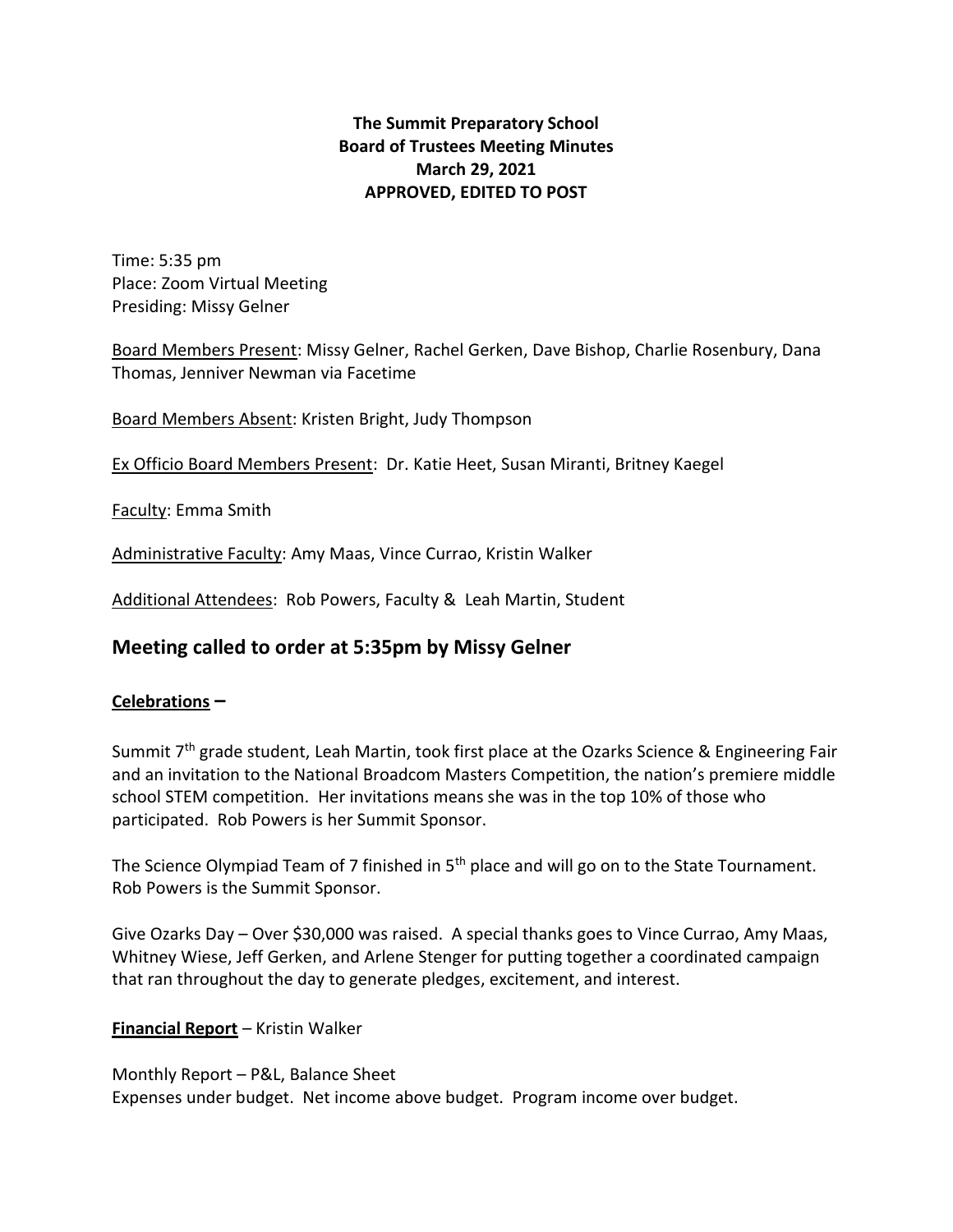*Motion to approve the financial report as presented made by Rachel Gerken, second Dave Bishop. Motion carries unanimously.* 

## **ERTC Proposed Filing** – Kristen Walker

• The Summit qualifies for Employment Retention Tax Credit. Kristen Bright and Kristin Walker are researching to make clarify the guidelines and determine if it's in the best interest of The Summit to apply.

## **Tuition Discounts – Growth Fund/Incremental Program Value** – Kristen Walker

- Currently \$80,000 in budget for tuition discounts. Task Force has been meeting to determine the best way to use the funds. Will keep board up to date with recommendations.
- There is agreement to cover the costs of dual enrollment in college classes off campus. Working on determining the details of how this will work and will share more at next BOT meeting.

## **Consent Agenda**

- Head of School Report Dr. Katie Heet
- Faculty Report Emma Smith
- Development Report Vince Currao
- Marketing Report Amy Maas
- Admissions Report Amy Maas
	- o Admissions update
		- 92 students for next year
		- 8 serious inquiries
		- 1-2 more students coming in for this school year
- Building and Grounds Report Dana Thomas
- SPO Report Brittney Kaegel
	- o SPO is helping with field day and Grand Friends Day
- Strategic Planning Charlie Rosenbury
	- o Report will be completed this month based on input from stakeholders

Motion to approve Consent Agenda by Dana Thomas, second Dave Bishop. Motion carried unanimously.

# **Old Business**

- Water Damage Repair Status, Insurance Claim Dr. Katie Heet
	- o Able to dry part of the spaces. Some flooring will need to be replaced
	- o Carpet has been ordered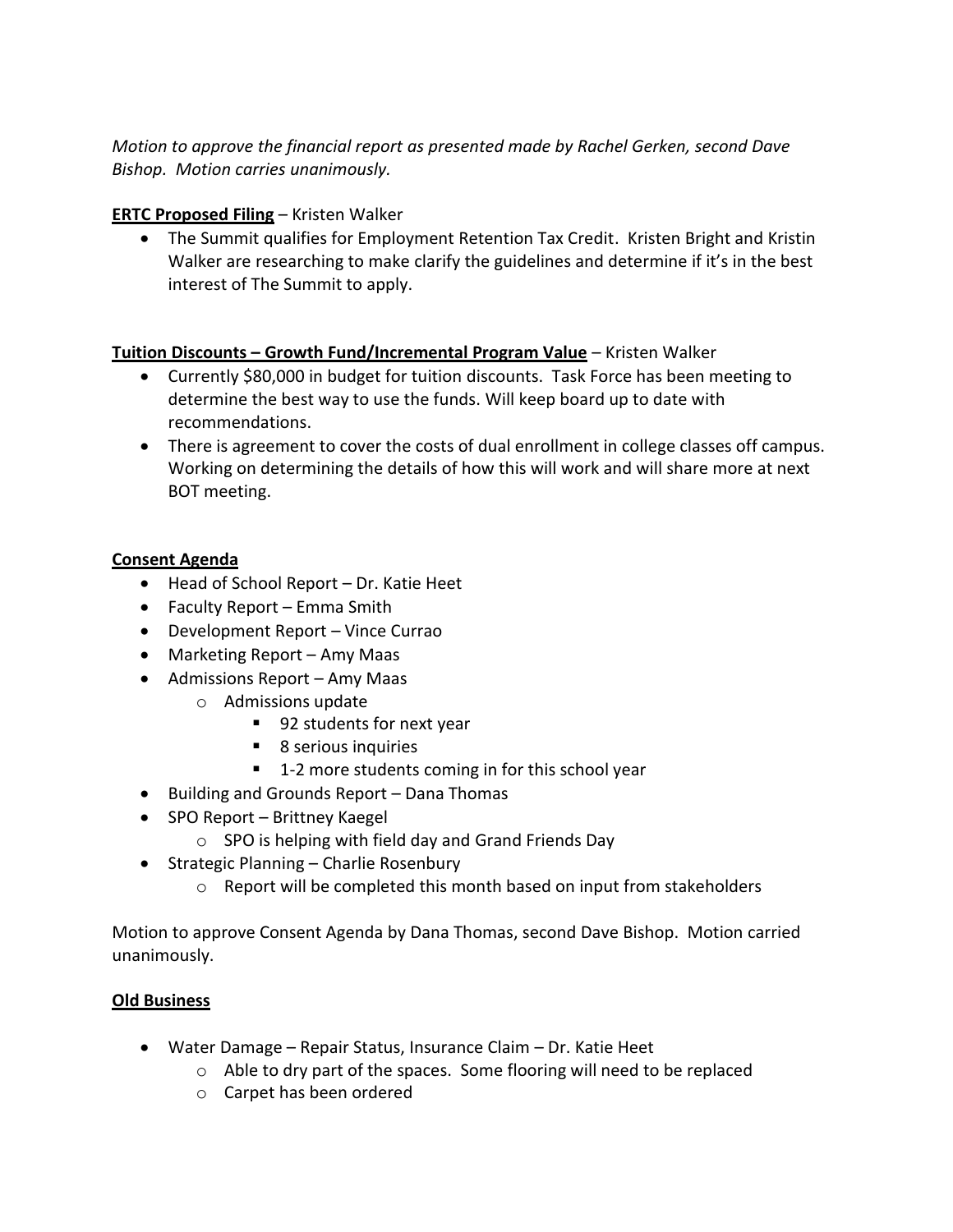- o Service Master will move furniture
- o Should be done late April, early May
- $\circ$  Classroom rugs were damaged, but furniture and other classroom items OK
- o Room EL and Beginners moved
- Final 2021-2022 Teacher Contract Dr. Katie Heet
	- o Received well by faculty
	- o 2 faculty notified Dr Heet they are not returning
	- o Positions are posted, Summit's reach for applicants is expanding positively
- Nominating Committee Dave Bishop
	- o Nominating Committee has conducted one interview with a potential new board member; additional interviews are being scheduled.
	- o Nominations will be presented at the April board meeting.

### **New Business**

- Ozarks Gives Day Report Vince Currao
	- o Alumni Families match was \$9,000
	- o Number of donations 153
	- o Unique donors 111
	- $\circ$  Participation 42% parents, 18% employees, 16% community, 10% alumni families, 8% BOT (100% BOT participation), 7% grand parents
	- o Amy and Whitney made it fun
	- $\circ$  Total \$30,924
	- $\circ$  The Summit was at the top of the page all day long
	- o Family Annual Campaign contribution is at 76%
- Organizational Updates Dr. Katie Heet
	- o Several positions have been posted
		- Music, art
		- Adjunct for digital art course
		- Upper School full time math
		- Lower School part-time STEM

**Generative Thinking Article** – How Schools have Changed Post Pandemic

[https://hechingerreport.org/schooling-has-changed-forever-heres-what-will-stay-when-things](https://hechingerreport.org/schooling-has-changed-forever-heres-what-will-stay-when-things-go-back-to-normal/?utm_source=enl&utm_medium=eml&utm_campaign=EdBiz)[go-back-to-normal/?utm\\_source=enl&utm\\_medium=eml&utm\\_campaign=EdBiz](https://hechingerreport.org/schooling-has-changed-forever-heres-what-will-stay-when-things-go-back-to-normal/?utm_source=enl&utm_medium=eml&utm_campaign=EdBiz)

- Pandemic broke open boxes for parents
- Emotional well-being of children has become a focus